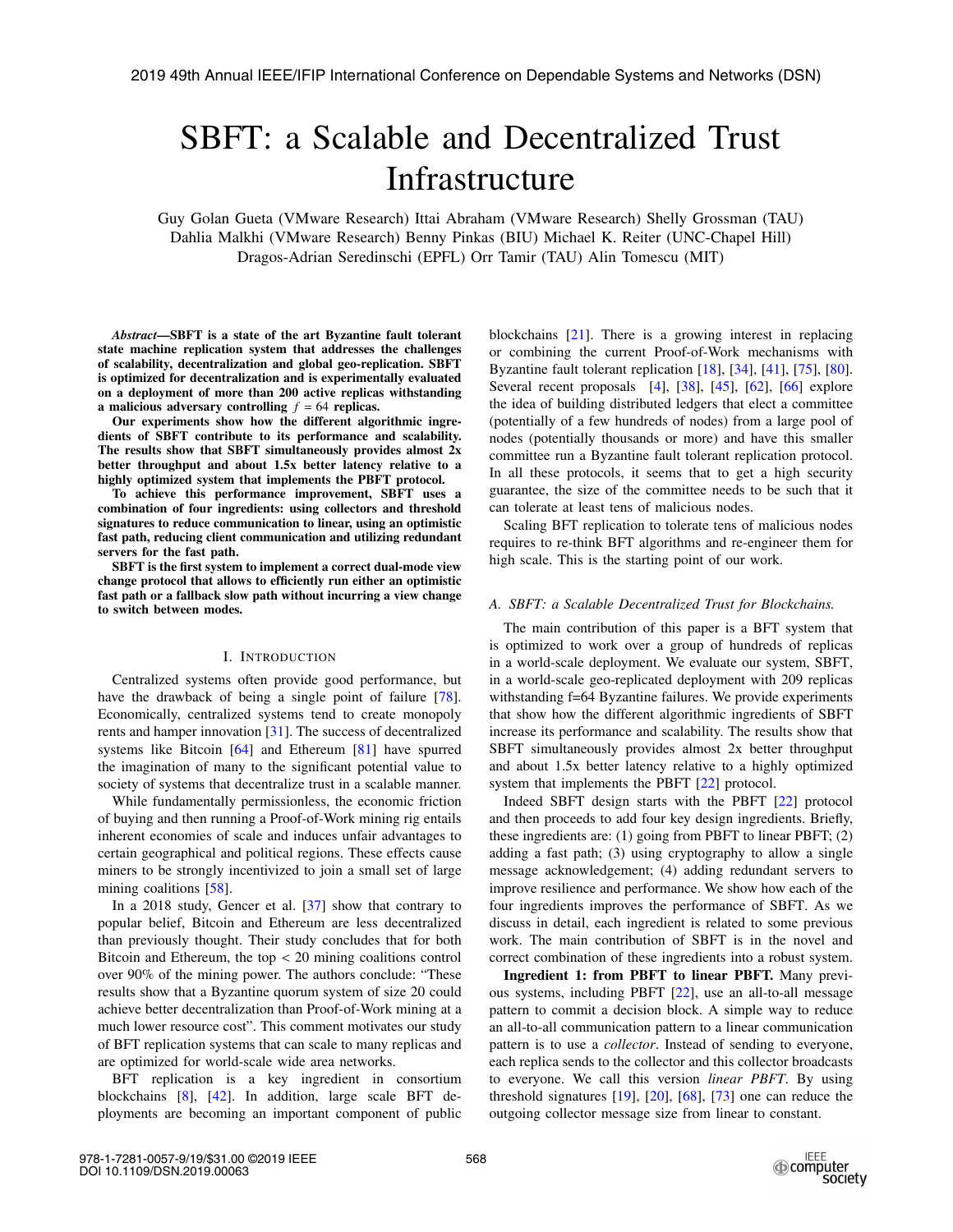Zyzzyva [48] used this pattern to reduce all-to-all communication by pushing the collector duty to clients. SBFT pushes the collector duty to replicas in a round-robin manner. Moving the coordination burden to the replicas is more suited to a blockchain setting where there are potentially many lightweight clients with limited connectivity. In addition, SBFT uses threshold signatures to reduce the collector message size and the total computational overhead of verifying signatures. SBFT also uses  $c + 1$  collectors (instead of one) to improve fault tolerance and handle *c* slow or faulty collectors (where *c* is typically a small constant). In our experiments we found that setting  $c \le f/8$  is a good heuristic for up to a few hundreds of replicas.

Ingredient 2: adding a fast path. As in Zyzzyva [48], SBFT allows for a faster agreement path in *optimistic executions*: where all replicas are non-faulty and the network is synchronous. No system we are aware of correctly incorporates a dual-mode that allows to efficiently run either a fast path or a slow path. Previous systems suggested a dualmode protocol, but getting a correct protocol proved trickier than one thinks [2], [3]. We believe SBFT implements the first correct and practical dual-mode view change. Refined-Quorum-Systems [40], a fast single shot Byzantine consensus protocol, does provide a correct dual-model but its protocol for obtaining liveness seems to require exponential time computation in the worst case (and is just single-shot). Azyzzyva [11], provides a fast path state machine replication protocol and allows to switch to a slow path, but does not allow running both a fast path and a slow path concurrently. Switching between modes in Azyzzyva requires a lengthy view change protocol. In contrast, SBFT can seamlessly switch between paths and adjust to network/adversary conditions (without a view change).

Ingredient 3: reducing client communication from *f+1* to *1*. Once threshold signatures are used then an obvious next step is to use them to reduce the number of messages a client needs to receive and verify. In many previous solutions, including [14], [22], [48], each client needs to receive at least  $f+1=\Omega(n)$  messages, each requiring a different signature verification for request acknowledgement (where *f* is the number of faulty replicas in a system with  $n = 3f + 1$  replicas). When there are many replicas and many clients, this may add significant overhead. SBFT adopts the approach of [70], in the common case, each client needs only one message, containing a single public-key signature for request acknowledgement. Using this single message improvement SBFT can support extremely thin clients and can scale efficiently to support many clients.

SBFT reduces the per-client linear cost to just one message by adding a phase that uses an *execution collector* to aggregate the execution threshold signatures and send each client a single message carrying one signature. Just like public blockchains (Bitcoin and Ethereum), SBFT can use a Merkle tree to efficiently authenticate information that is read from just one replica.

SBFT uses Boneh–Lynn–Shacham (BLS) signatures [17] which have security that is comparable to 2048-bit RSA signatures but are just 33 bytes long. Furthermore, threshold signatures [16] are much faster when implemented over BLS (see Section III).

Ingredient 4: adding redundant servers to improve resilience and performance. SBFT is safe even if there are *f* Byzantine failures, but the standard fast path works only if all replicas are non-faulty and the system is synchronous. So even a single slow replica may tilt the system from the fast path to the slower path. To make the fast path more prevalent, SBFT allows the fast path to tolerate up to a small number *c* (parameter) of crashed or straggler nodes out of  $n = 3f + 2c + 1$ replicas. This approach follows the theoretical results that have been suggested before in the context of single-shot consensus algorithms [57]. SBFT only falls back to the slower path if there are more than *c* faulty replicas.

# *B. Evaluating SBFT's scalability.*

We implemented SBFT as a scalable BFT engine and a blockchain that executes EVM smart contracts [81] (see Section VII). All our experimental evaluation is done in a setting that withstands  $f = 64$  Byzantine failures in a global Wide Area Network deployment.

We are not aware of any other permissioned blockchain system that can be freely used and deployed in a world-scale WAN with 200 replicas and can withstand  $f = 64$  Byzantine failures. To create a baseline, we spent several months significantly improving, fixing and hardening an existing PBFT code-base in order to make it reliably work in our experimental setting. We call this implementation *scale optimized PBFT* and experimentally compare it to SBFT.

We first conduct standard key-value benchmark experiments with synthetic workloads. We start with a scale optimized PBFT and then show how adding each ingredient helps improve performance.

While standard key-value benchmark experiments with synthetic workloads are a good way to compare the BFT engine internals, we realize that real world blockchains like Ethereum have a very different type of execution workload based on smart contracts.

We conduct experiments on real world smart contract workload in order to measure the performance of a more realistic blockchain setting. Our goal is not to do a comparison of a permissioned BFT system against a permissionless proof-ofwork system, this is clearly not a fair comparison. We extracted roughly 500,000 smart contract executions that were processed by Ethereum during a two months period. Our experiments show that in a world-scale geo-replicated deployment with 209 replicas withstanding f=64 Byzantine failures, we obtain throughput of over 170 smart contract transactions per second with average latency of 620 milliseconds. Our experiments show that SBFT simultaneously provides almost 2x better throughput and about 1.5x better latency relative to a highly optimized system that implements the PBFT protocol.

We conclude that SBFT is more scalable and decentralized relative to previous BFT solutions. Relative to state-of-art proof-of-work systems like Ethereum, SBFT can run the same smart contracts at a higher throughput, better finality and latency, and can withstand  $f = 64$  colluding members out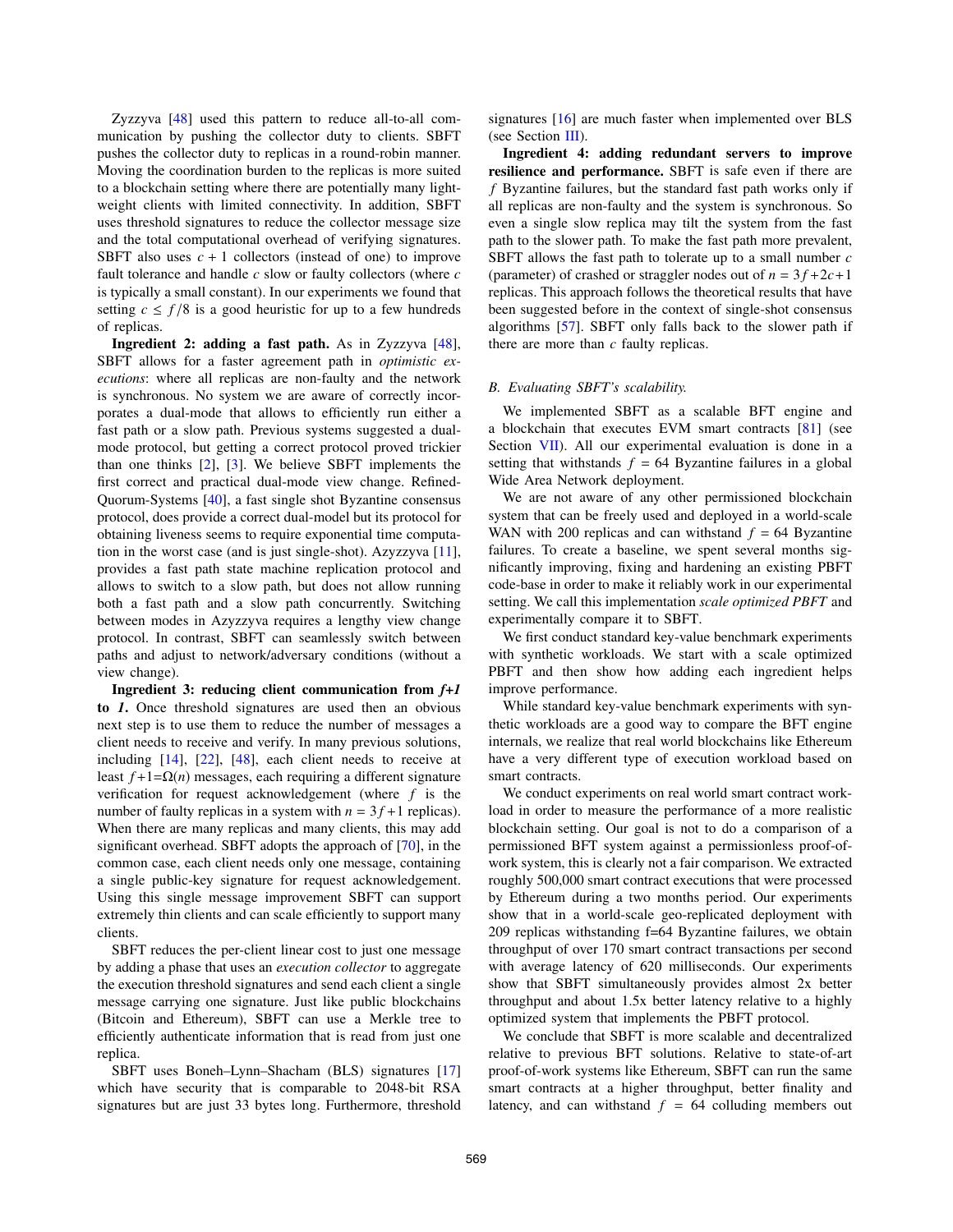of more than 200 replicas. Clearly, Ethereum and other proofof-work systems benefit from being an open permissionless system, while SBFT is a permissioned blockchain system. We leave the integration of SBFT in a permissionless system for future work.

Contributions. The main contribution of this paper is a BFT system that is optimized to work over a group of hundreds of replicas that can support the execution of modern EVM smart contract executions in a world-scale geo-distributed deployment. SBFT obtains its scalability via a combination of 4 algorithmic ingredients: (1) using a collector to obtain linear communication, (2) adding a fast path with a correct view change protocol, (3) reducing client communication using collectors and threshold signatures, (4) adding redundant servers for resilience and performance. Clearly, some aspects of the the ingredients mentioned above have appeared in some form in previous work. Nevertheless, SBFT is the first to correctly weave and implement all these ingredients into a highly efficient system. Moreover, SBFT is the first deployment that uses a correct dual-mode view change protocol.

# II. SYSTEM MODEL

We assume a standard *asynchronous* BFT system model where an adversary can control up to *f* Byzantine nodes and can delay any message in the network by any finite amount (in particular we assume a re-transmit layer and allow the adversary to drop any given packet a finite number of times). To obtain liveness and our improved results we also distinguish two special conditions. We say that the system is in the *synchronous mode*, when the adversary can control up to *f* Byzantine nodes, but messages between any two nonfaulty nodes have a known bounded delay. Finally we say that the system is in the *common mode*, when the adversary only controls  $c \leq f$  nodes that can only crash or act slow, and messages between any two non-faulty nodes have a known bounded delay. This model follows that of Parameterized FaB Paxos [57].

For  $n = 3f + 2c + 1$  replicas, SBFT obtains the following properties:

(1) *Safety* in the standard asynchronous model (adversary controlling at most *f* Byzantine nodes and all network delays). This means that any two replicas that execute a decision block for a given sequence number, execute the same decision block.

(2) *Liveness* in the synchronous mode (adversary controlling at most *f* Byzantine nodes). Roughly speaking, liveness means that client requests return a response.

(3) *Linearity* in the common mode (adversary controlling at most a constant *c* slow/crashed nodes). Linearity means that in an abstract model where we assume the number of operations in a block is  $O(n)$ , the number of clients is also  $O(n)$ , and  $c = O(1)$  then the amortized cost to commit an operation is a constant number of constant size messages. In more practical terms, linearity means that committing each block takes a linear number of constant size messages and that each client sends and receives receives just one message per operation.

# III. MODERN CRYPTOGRAPHY

We use threshold signatures, where for a threshold parameter *k*, any subset of *k* from a total of *n* signers can collaborate to produce a valid signature on any given message, but no subset of less than *k* can do so. Threshold signatures have proved useful in previous BFT algorithms and systems (e.g., [6], [7], [20], [73]). Each signer holds a distinct private signing key that it can use to generate a *signature share*. We denote by  $x_i(d)$  the signature share on digest *d* by signer *i*. Any set *J* of *k* valid signature shares  $\{x_i(d) | j \in J, |J| = k\}$ on the same digest *d* can be combined into a single signature  $x(d)$  using a public function, yielding a digital signature  $x(d)$ . A verifier can verify this signature using a single public key. We use threshold signature schemes which are *robust*, meaning signers can efficiently filter out invalid signature shares from malicious participants.

We use a robust threshold signature scheme based on Boneh–Lynn–Shacham (BLS) signatures [17]. BLS signatures are built using *pairings* [43] over elliptic curve groups of known order. Compared to RSA signatures with the same security level, BLS signatures are substantially shorter. BLS requires 33 bytes compared to 256 bytes for 2048-bit RSA. Creating and combining RSA signature shares via interpolation "in the exponent" requires several expensive operations [73]. In contrast, BLS threshold signatures [16] allow straightforward interpolation "in the exponent" with no additional overhead. Unlike RSA, BLS signature shares support batch verification, allowing multiple signature shares to be validated at nearly the same cost of validating only one signature  $[16]$ .

We assume a computationally-bounded adversary that cannot do better than known attacks as of 2019 on the cryptographic hash function SHA256 and on BLS BN-P254 [15] based signatures. We use a PKI setup between clients and replicas for authentication.

## IV. SERVICE PROPERTIES

SBFT provides a scalable fault tolerant implementation of a generic replicated service (i.e., a *state machine replication* service). On top of this we implement an *authenticated keyvalue* store that uses a Merkle tree interface [61] for data authentication. On top of this we implement a smart contract layer capable of running EVM byte-code. This layered architecture allows us in the future to integrate other smart contract languages by simply connecting them to the generic authenticated key-value store and allow for better software reuse.

Generic service. As a generic replication library, SBFT requires an implementation of the following service interface to be received as an initialization parameter. The interface implements any deterministic replicated *service* with *state*, deterministic *operations* and read-only *queries*. An execution  $val = execute(D, o)$  modifies state  $D$  according to the operation *o* and returns an output *val*. A query *val* =  $query(\mathcal{D}, q)$ returns the value of the query  $q$  given state  $D$  (but does not change state  $D$ ). These operations and queries can perform arbitrary deterministic computations on the state.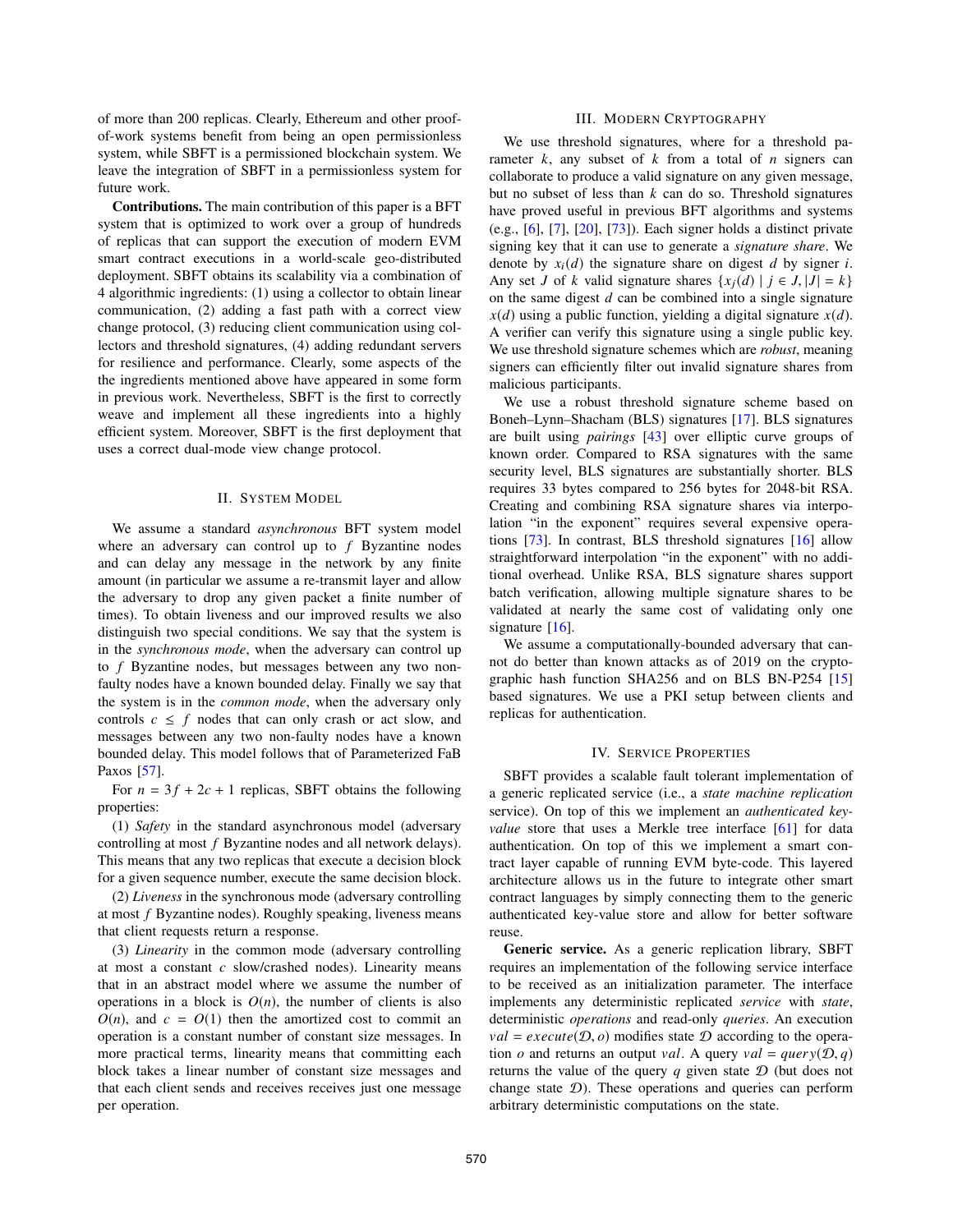The state of the service moves in discrete blocks. Each block contains a series of requests. We denote by  $\mathcal{D}_i$  the state of the service at the end of sequence number *j*. We denote by *req*<sup>j</sup> the series of operations of block *j*, that changes the state from state  $\mathcal{D}_{i-1}$  to state  $\mathcal{D}_i$ .

An authenticated key-value store. The basic service we implement is a key-value store. In order to support efficient client acknowledgement from one replica, we augment our key-value store with a *data authentication* interface. As in public permissionless blockchains, we use a Merkle tree interface [61] to authenticate data. To provide data authentication we require an implementation of the following interface: (1)  $d = \text{digest}(\mathcal{D})$  returns the Merkle hash root of  $\mathcal D$  as digest. (2)  $P = proof(o, l, s, D, val)$  returns a proof that operation *o* was executed as the *l*th operation in the series of requests in the decision block whose sequence number is *s*, whose state is D and the output of this operation was v*al*. For a keyvalue store, proof for a *put* operation is a Merkle tree proof that the *put* operation was conducted as the *l*th operation in the requests of sequence number *s*. For a read only-query *q*, we write  $P = proof(q, s, D, val)$  and assume all such queries are executed with respect to  $\mathcal{D}_s$  (the state  $\mathcal D$  after completing sequence number *s*). For a key-value store, proof for a *get* operation is a Merkle tree proof that at the state with sequence number *s* the required variable has the desired value. (3) *verify*( $d$ ,  $o$ ,  $val$ ,  $s$ ,  $l$ ,  $P$ ) returns true iff  $P$  is a valid proof that *o* was executed as the *l*th operation in sequence number *s* and the resulting state after this decision block was executed has a digest of *d* and v*al* is the return value for operation *o* (and similarly *verify*(*d*, *q*, *val*, *s*, *P*) when *q* is a query). For a keyvalue store and a *put* operation above, the verification is the Merkle proof verification [61] rooted at the digest *d* (Merkle hash root).

A smart contract engine. We build upon the replicated key-value store a layer capable of executing Ethereum smart contracts. This layered architecture allows us in the future to integrate other smart contract languages by simply connecting them to the generic authenticated key-value store and allow for better software reuse. The EVM layer consists of two main components: (1) An implementation of the Ethereum Virtual Machine (EVM), which is the runtime engine of contracts; (2) An interface for modeling the two main Ethereum transaction types (contract creation and contract execution) as operations in our replicated service. Ethereum contracts are written in a language called *EVM bytecode* [81], a Turing-complete stackbased low-level language, with special commands designed for the Ethereum platform. The key-value store keeps the state of the ledger service. In particular, it saves the code of the contracts and the contracts' state. The fact that EVM bytecode is deterministic ensures that the new state digest will be equal in all non-faulty replicas.

# V. SBFT REPLICATION PROTOCOL

We maintain  $n = 3f + 2c + 1$  replicas where each replica has a unique identifier in  $\{1, \ldots, 3f + 2c + 1\}$ . A replica with identifier *i* stores three secrets  $\sigma_i$ ,  $\tau_i$ ,  $\pi_i$  that are used in the three threshold signature schemes:  $\sigma$  with threshold (3*f* +*c*+1),  $\tau$  with threshold  $(2f + c + 1)$ , and  $\pi$  with threshold  $(f + 1)$ .

We adopt the approach of  $[22]$ ,  $[65]$  where replicas move from one *view* to another using a *view change* protocol. In a view, one replica is a *primary* and others are backups. The primary is responsible for initiating decisions on a sequence of decisions. Unlike PBFT [22], some backup replicas can have additional roles as Commit collectors and/or Execution collectors. In a given view and sequence number,  $c + 1$  nonprimary replicas are designated to be *C-collectors* (Commit collectors) and  $c+1$  non-primary replicas are designated to be *E-collectors* (Execution collectors). These replicas are responsible for collecting threshold signatures, combining them and disseminating the resulting combined signature. For liveness, a single correct collector is needed. We use  $c + 1$  collectors for redundancy in the fast path (inspired by RBFT  $[10]$ ). This increases the worst case message complexity to  $O(cn) = O(n)$ when we assume *c* is a small constant (for  $n \approx 200$  we set  $c = 0, 1, 2, 8$  with  $f = 64$ ). In practice we stagger the collectors, so in most executions just one collector is active and the others just monitor in idle.

Roughly speaking, the algorithm works as follows in the *fast path* (see Figure 1 for  $n = 4$ ,  $f = 1$ ,  $c = 0$ ):

(1) Clients send operation *request* to the primary.

(2) The primary gathers client requests, creates a decision block and forwards this block to the replicas as a *pre-prepare* message.

(3) Replicas sign the decision block using their  $\sigma$  (3 $f+c+1$ ) threshold signature and send a *sign-share* message to the Ccollectors.

(4) Each C-collector gathers the signature shares, and combined them to create a succinct commit proof (*full-commitproof*) for the decision block and sends it back to the replicas. This single message commit proof has a fixed-size overhead, contains a single (combined) signature and is sufficient for replicas to commit.

Steps (2), (3) and (4) require linear message complexity (when *c* is constant) and replace the quadratic message exchange of previous solutions. By choosing a different Ccollector group for each decision block, we balance the load over all replicas.

Once a replica receives a commit proof it commits the decision block. The replica then starts the *execution protocol*:

(1) When a replica has finished executing the sequence of blocks preceding the committed decision block, it executes the requests in the decision block and signs a digest of the new state using its  $\pi$  ( $f + 1$ ) threshold signature, and sends a *sign-state* message to the E-collectors.

(2) Each E-collector gathers the signature shares, and creates a succinct *full-execute-proof* for the decision block. It then sends a certificate back to the replicas indicating the state is durable and a certificate back to the client indicating that its operation was executed.

This single message has fixed-size overhead, contains a single signature and is sufficient for acknowledging individual clients requests.

Steps (1) and (2) provide single-message per-request acknowledgement for each client. All previous solutions required a linear number of messages per-request acknowledgement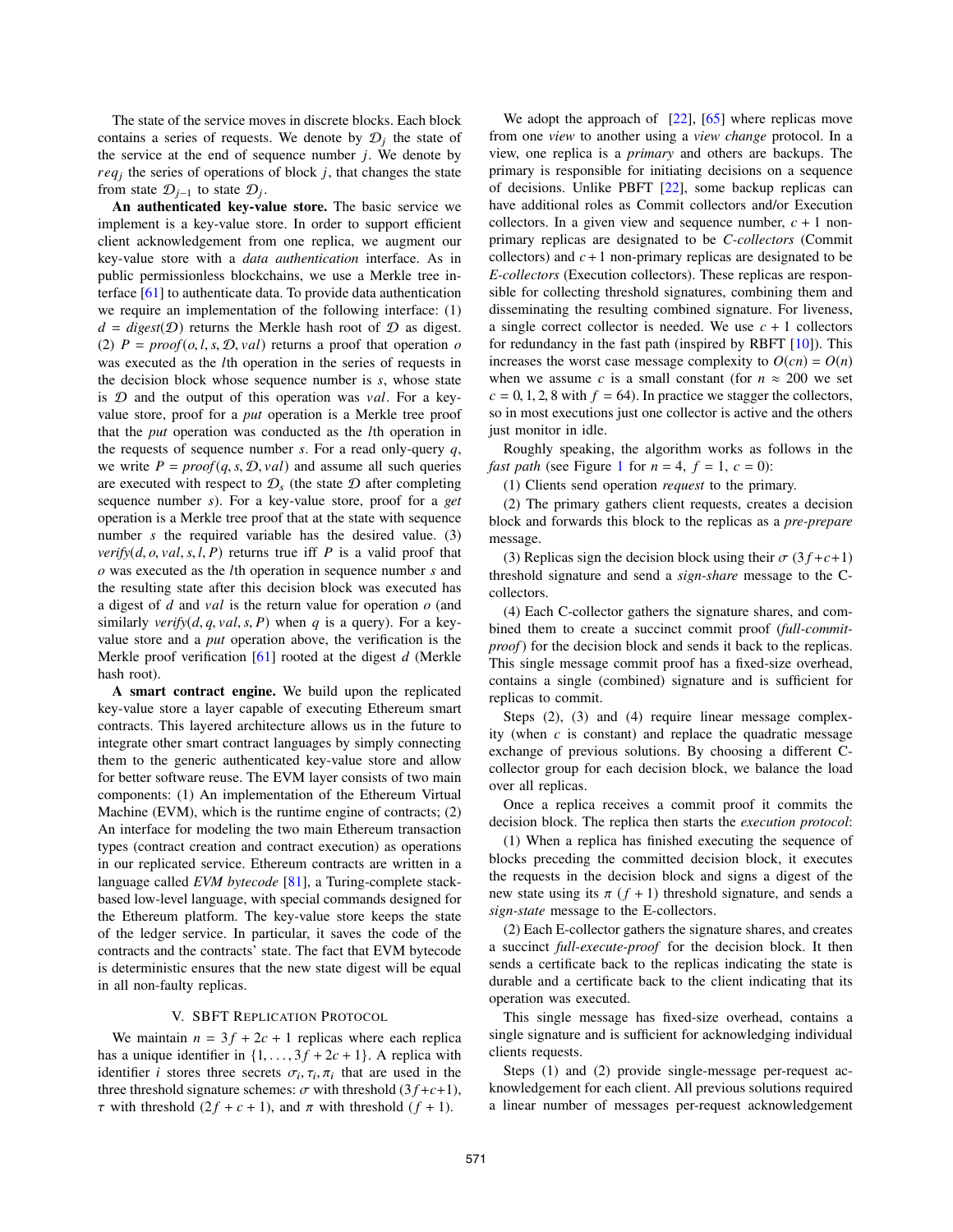for each client. When the number of clients is large this is a significant advantage.

By choosing a different E-collector group for each decision block, we spread the overall load of primary leadership, Ccollection, and E-collection, among all the replicas.



Fig. 1. Schematic message flow for  $n=4$ ,  $f=1$ ,  $c=0$ .

## *A. The Client*

Each client *k* maintains a strictly monotone timestamp *t* and requests an operation  $o$  by sending a message  $\langle$ "request",  $o, t, k$  to what it believes is the primary. The primary then sends the message to all replicas and replicas then engage in an agreement algorithm.

Previous systems required clients to wait for  $f + 1$  replies to accept an execution acknowledgment. In our algorithm the client waits for just a *single* reply ("execute-ack", *s*, *val*, *o*,  $\pi(d)$ , *proof*(*o*, *l*, *s*, *D*, *val*) from one of the replicas, and accepts v*al* as the response from executing *o* by verifying that  $\text{proof}(o, l, s, D, val)$  is a proof that  $o$  was executed as the *l*th operation of the decision block that resulted in the state whose sequence number is *s*, the return value of *o* was v*al*, the digest of  $\mathcal{D}_s$  is *d*. This is done by checking the Merkle proof *verify*(*d*, *o*, *val*, *s*, *l*, *proof*(*o*, *l*, *s*, *D*, *val*)) = *true* and that  $\pi(d)$  is a valid signature for  $\mathcal{D}_s$  (when *o* is long we just send the digest of *o*).

Upon accepting an execute-ack message, the client marks *o* as executed and sets v*al* as its return value.

As in previous protocols, if a client timer expires before receiving an execute-ack, the client resends the request to all replicas (and requests a PBFT style  $f + 1$  acknowledgement path).

#### *B. The Replicas*

The state of each replica includes a log of accepted messages sorted by sequence number, view number and message type. The state also includes the current view number, the last stable sequence number *ls* (see Section V-F), the state of the service  $D$  after applying all the committed requests. We also use a known constant *win* that limits the number of outstanding blocks.

Recall that each replica has an identity  $i \in \{1, \ldots, n\}$  used to determine three signatures shares:  $\sigma_i$  for a  $3f + c + 1$  threshold scheme,  $\tau_i$  for a  $2f + c + 1$  threshold scheme, and  $\pi_i$  for a  $f + 1$ threshold scheme. All messages between replicas are sent via authenticated point-to-point channels (in practice using TLS 1.2).

As detailed below, replicas can have additional roles of being a *primary* (Leader), a *C-collector* (Commit collector) or an *E-collector* (Execution collector).

The primary for a given view is chosen in a round robin way as a function of v*ie*w. It also stores a current sequence number

The C-collectors and E-collector for a given view and sequence number are chosen as a pseudo-random group (of size  $c + 1$ ) from all non-primary replicas, as a function of the sequence number and view<sup>1</sup>. For the fall back Linear-PBFT protocol we always choose the primary as the last collector. The role of a C-collector is to collect commit messages and send a (combined) signature back to replicas so they have a certificate that the block was committed. The role of an E-collector is to collect execution messages and send a (combined) signature back to replicas and clients so they all have a certificate that their request is executed.

# *C. Fast Path*

The fast path protocol is the default mode of execution. It is guaranteed to make progress when the system is synchronous and there are at most *c* crashed/slow replicas.

To commit a new decision block, the primary starts a three phase protocol: *pre-prepare, sign-share, commit-proof*. In the *pre-prepare* phase, the primary forwards its decision block to all replicas. In the *sign-share* phase, each replica *i* signs the requests using  $\sigma_i$  and sends it to the C-collectors. In the *commit-proof* phase, each C-collector generates a (combined) signature of the decision and sends it to all replicas.

**Pre-prepare phase:** The primary accepts  $\langle$ "request",  $o, t, k \rangle$ from client  $k$  if the operation  $o$  passes the static service authentication and access control rules. Note that this is a state independent test which can be changed via a reconfiguration view change.

Upon accepting at least  $b \geq batch$  client messages (or reaching a timeout) it sets  $r = (r_1, \ldots, r_b)$  to be the client requests block and broadcasts  $\langle$ "pre-prepare",  $s, v, r \rangle$  to all  $3f + 2c + 1$  replicas where *s* is the current sequence number, and v is the view number. The parameter *batch* is set via the adaptive algorithm described in Section VII.

**Sign-share phase:** A replica accepts  $\langle$ "pre-prepare", *s*, *v*, *r* $\rangle$ from the primary if  $(1)$  its view equals  $v$ ;  $(2)$  no previous "pre-prepare" with the sequence *s* was accepted for view *v*; (3) the sequence number *s* is between *ls* and  $ls + win$ ; (4) *r* is a valid series of operations that pass the authentication and access control requirements.

Upon accepting a pre-prepare message, replica *i* computes  $h = H(s||v||r)$ , where *H* is a cryptographic hash function (SHA256). It then signs *h* by computing a verifiable threshold

<sup>&</sup>lt;sup>1</sup>Randomly choosing the primary and the collectors to provide resilience against a more adaptive adversary is doable, but is not part of the current implementation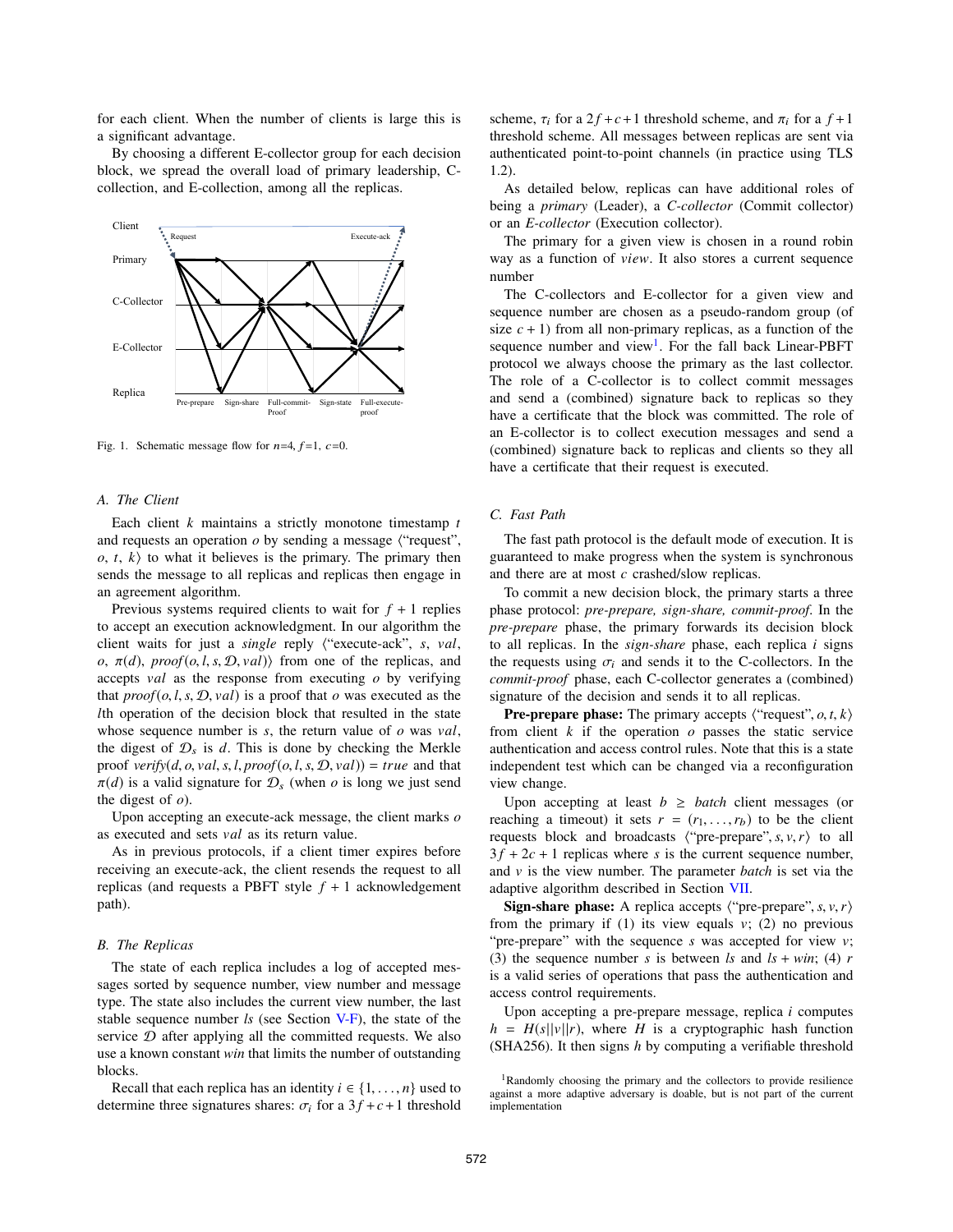signature  $\sigma_i(h)$  and sends ("sign-share", *s*, *v*,  $\sigma_i(h)$ ) to the set of C-collectors *C*-*collector s*(*s*, v).

**Commit-proof phase:** a C-collector for  $(s, v)$  accepts a "sign-share",  $s, v, \sigma_i(h)$  from a replica *i* if (1) its view equals v*ie*w; (2) no previous "sign-share" with the same sequence *s* has been accepted for this view from replica  $i$ ; (3) the verifiable threshold signature  $\sigma_i(h)$  passes the verification.

Upon a C-collector accepting  $3f + c + 1$  distinct sign-share messages it forms a combined signature  $\sigma(h)$ , and then sends "full-commit-proof", *s*, *v*,  $\sigma(h)$  to all replicas.

Commit trigger: a replica accepts "full-commit-proof",  $s, v, \sigma(h)$  if it accepted "pre-prepare", *s*, *v*, *r*, *h*), where  $h = H(s||v||r)$  and  $\sigma(h)$ is a valid signature for *h*. Upon accepting a full-commit-proof message, the replica commits *r* as the requests for sequence *s*.

## *D. Execution and Acknowledgement*

The main difference of our execution algorithm from previous work is the use of threshold signatures and single client responses. Once a replica has a consecutive sequence of committed decision blocks it participates in a two phase protocol: *sign-state, execute-proof*.

Roughly speaking, in the sign-state phase each replica *i* signs its state using  $\pi_i$ , its  $f + 1$  threshold signature, and sends it to the E-collectors. In the execute-proof phase, each E-collector generates a succinct execution certificate. It then sends this certificate back to the replicas and also sends each client a certificate indicating its operation(s) were executed.

Execute trigger and sign state: when all decisions up to sequence *s* are executed, and *r* is the committed request block for sequence *s*, then replica *i* updates its state to  $\mathcal{D}_s$  by executing the requests *r* sequentially on the state  $\mathcal{D}_{s-1}$ .

Replica *i* then updates its digest on the state to  $d = digest(\mathcal{D}_s)$ , signs *d* by computing  $\pi_i(d)$  and sends  $\langle$ "sign-state", *s*,  $\pi_i(d)$  to the set of E-collectors *E*-*collector s*(*s*).

Execute-proof phase: an E-collector for *s* accepts a "sign-state",  $s, \pi_i(d)$  from a replica *i* if  $\pi_i(d)$  passes the verification test.

Upon accepting  $f + 1$  sign-state messages, it combines them into a single signature  $\pi(d)$  and sends  $\langle$ "full-execute-proof", *s*,  $\pi(d)$  to all replicas. Replicas that receive full-execute-proof messages verify the signature to accept.

Then the E-collector, for each request  $o \in r$  at position *l* sends to the client *k* that issued *o* an execution acknowledgement,  $\langle$  "execute-ack", *s*, *l*, *val*, *o*,  $\pi(d)$ , *proof*(*o*, *l*, *s*, *D*, *val*)), where *val* is the response to *o*,  $\text{proof}(o, l, s, D, val)$  is a proof that *o* was executed and v*al* is the response at the state whose digest is from  $\mathcal{D}_s$  and  $\pi(d)$  is a signature that the digest of  $\mathcal{D}_s$  is d.

The client, accepts  $\langle$ "execute-ack", *s*, *l*, *val*, *o*,  $\pi(d)$ , *P* $\rangle$  if  $\pi(d)$  is a valid signature and *verify* $(d, o, val, s, l, P) = true$ .

Upon accepting an execute-ack message the client marks *o* as executed and sets v*al* as its return value. If the client timer expires, then the client re-tries requests and asks for a regular PBFT style acknowledgement from *f* + 1 replicas.

#### *E. Linear-PBFT*

This is a fall-back protocol that can provide progress when the fast path cannot make progress. This protocol is an adaptation of PBFT that is optimized to use threshold signatures and linear communication, avoiding all-to-all communication by using the primary as collector in the intermediate stage and as a fallback collector for commitment collection and execution collection. To guarantee progress when the primary is nonfaulty, we use  $c + 1$  collectors and stagger the collectors so that the  $c + 1$ st collector to activate is always the primary. The worst case communication is  $O(cn)$  which is  $O(n)$  when *c* is a constant (say  $c = 2$ ). In particular choosing  $c = 0$  for the fall back protocol would guarantee  $O(n)$  messages (one can still have more collectors in the fast path).

In linear-PBFT, instead of broadcasting messages to all replicas, we use the primary as a single collector (or use  $c + 1$ ) collectors for a small constant  $c \leq 2$ ) to combine the threshold signatures into a single signature message. This reduces the number of messages and public key operations to linear, and makes each message contain just one public-key signature. We call this operation *broadcast-via-collector*: each replica sends its message only to the  $c+1$  collectors, each collector waits to aggregate a threshold signature and then sends it to all replicas.

Sign-share phase: we modify the sign-share message of replica *i* to include both  $\sigma_i(h)$  (needed for the fast path) and  $\tau_i(h)$  (needed for the Linear PBFT path).

Trigger for Linear-PBFT: A C-collector (including the primary) that received enough signature shares (via sign-share messages) to create  $\tau(h)$  but not to create  $\sigma(h)$  waits for a timeout to expire before sending a prepare message to all: "prepare", *s*, *v*,  $\tau(h)$ ). This timer controls how long to wait for the fast path before reverting to the PBFT path. We use an adaptive protocol based on past network profiling to control this timer.

**Prepare phase:** Replica *i* accepts  $\langle$ "prepare", *s*,  $v$ ,  $\tau(h)$  if (1) its view equals  $v$ ; (2) no previous "prepare" with sequence *s* has been accepted for this view by *i*; (3)  $\tau(h)$  passes its verification. Replica *i* sends ("commit",  $s, v, \tau_i(\tau(h))$  to all the collectors.

PBFT commit-proof phase: A C-collector (including the primary) that received enough signature shares to create  $\tau(\tau(h))$  sends a full-commit-proof-slow message to all:  $\langle$ "full-commit-proof-slow", *s*, *v*,  $\tau(\tau(h))$ ).

Commit trigger for Linear-PBFT: If a replica receives ("full-commit-proof-slow",  $s, v, \tau(\tau(h))$ ) and "pre-prepare", *s*, *v*, *r*, *h*) it verifies that  $h = H(s||v||r)$ then commits *r* as the decision block at sequence *s*.

## *F. Garbage Collection and Checkpoint Protocol*

A decision block at sequence *s* can have three states: (1) Committed - when at least one non-faulty replica has committed *s*; (2) Executed - when at least one non-faulty replica has committed all blocks from 1 to *s*; (3) Stable when at least  $f + 1$  non-faulty replicas have executed *s*.

When a decision block at sequence *s* is stable we can garbage collect all previous decisions. As in PBFT we periodically (every *win*/2 slots) execute a checkpoint protocol in order to update *ls* the *last stable* sequence number.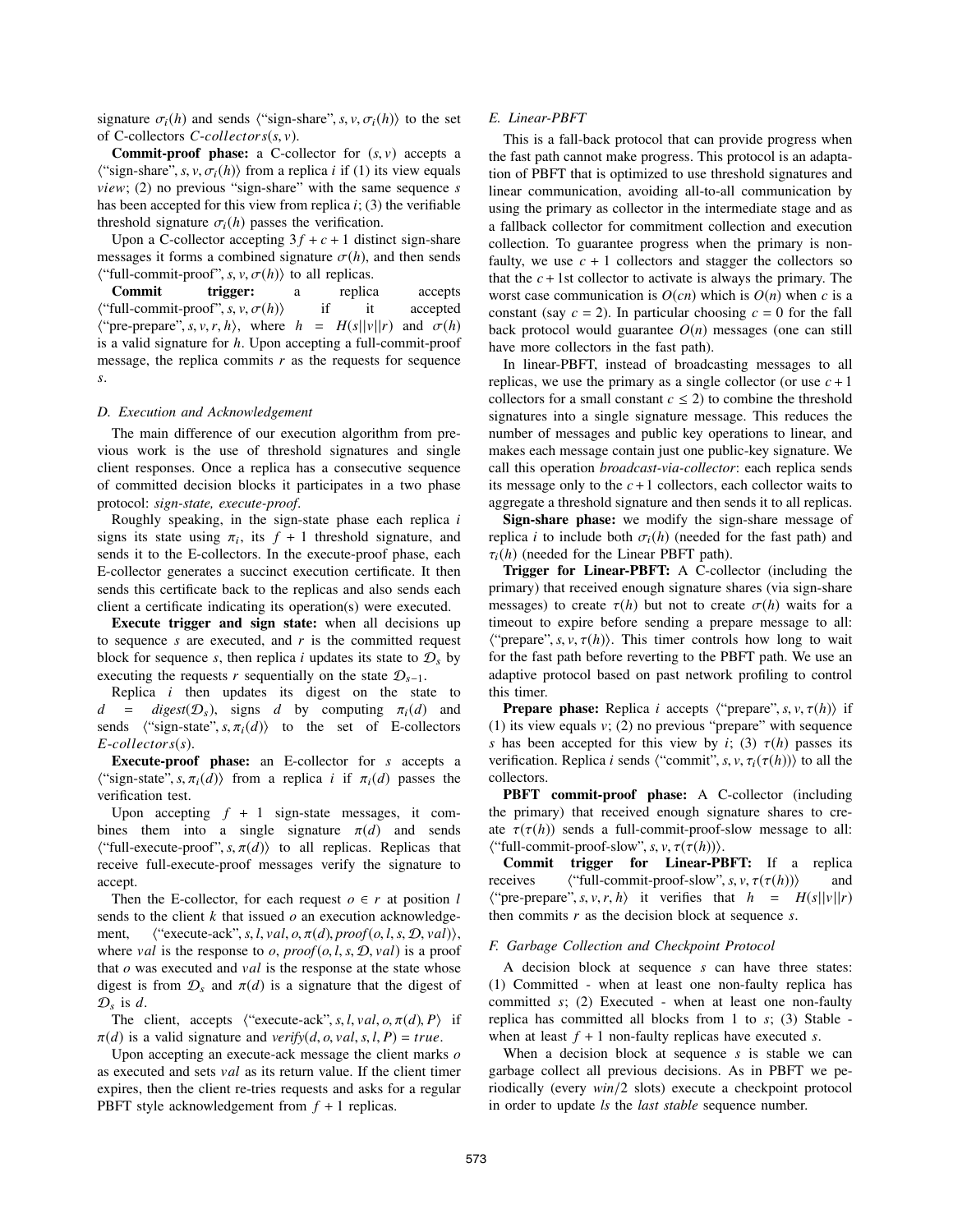To avoid the overhead of the quadratic PBFT checkpoint protocol, the second way to update *ls* is to add the following restriction. A replica only participates in a fast path of sequence *s* if *s* is between *le* and  $le + (win/4)$  where *le* is the last executed sequence number. With this restriction, when a replica commits in the fast path on *s* it sets  $ls := max\{ls, s - (win/4)\}.$ 

## *G. View Change Protocol*

The view change protocol handles the non-trivial complexity of having two commit modes: Fast-Path and Linear-PBFT. Protocols having two modes like [11], [40], [48], [57] have to carefully handle cases where both modes provide a value to adopt and must explicitly choose the right one. SBFT implements a new view change protocol that maintains both safety and liveness while handling the challenges of two concurrent modes. SBFT's view change has been carefully implemented, rigorously analyzed and tested.

View change trigger: a replica triggers a view change when a timer expires or if it receives a proof that the primary is faulty (either via a publicly verifiable contradiction or when  $f + 1$ replicas complain).

View-change phase: Each replica *i* maintains a variable *ls* which is the last stable sequence number. It prepares values  $x_{ls}, x_{ls+1}, \ldots, x_{ls+win}$  as follows. Set  $x_{ls} = \pi(d_{ls})$  to be the signed digest on the state whose sequence is *ls*. For each  $ls < j \leq$  $ls + win$  set  $x_i = (lm_i, fm_i)$  to be a pair of values as follows:

Set  $lm_i$  to be  $\tau(\tau(h_i))$  if a full-commit-proof-slow was accepted for sequence *j*; otherwise set  $lm_i$  to be  $(\tau(h_i), v_i)$ where  $v_i$  is the highest view for sequence *j* for which  $2f + c + 1$ prepares were accepted with hash  $h_i$  in view  $v_i$ ; otherwise set  $lm_i := "no commit"$ .

Set  $fm_i$  to be  $\sigma(h_i)$  if a full-commit-proof was accepted for sequence *j*; otherwise set  $fm_i$  to be  $(\sigma_i(h_i), v_i)$  where  $v_i$ is the highest view for sequence *j* for which a pre-prepare was accepted with hash  $h_i$  at view  $v_i$ ; otherwise set  $fm_i$  := "no pre-prepare".

Replica *i* sends to the new primary of view  $v + 1$  the message  $\langle$  "view-change", v, *ls*,  $x_{ls}$ ,  $x_{ls+1}$ , ...,  $x_{ls+win}$  where v is the current view number and  $x_{ls}, \ldots, x_{ls+win}$  as defined above.

New-view phase: The new primary gathers  $2f + 2c + 1$  view change messages from replicas. The new primary initiates a new view by sending a set of  $2f+2c+1$  view change messages.

Accepting a New-view: When a replica receives a set *I* of  $|I| = 2f + 2c + 1$  view change message it processes slots one by one. It starts with *ls*, the highest valid stable sequence number in all view-change messages, and goes up to *ls*+*win*. For each such slot, a replica either decides it can commit a value, or it adopts it as a pre-prepare by the new primary, according to the algorithm below.

If a replica receives  $\sigma(\star)$  or  $\tau(\tau(\star))$ , it decides it. Else, it adopts a safe value:

Safe values: A prepare y is safe for a sequence slot if the only safe thing for the new primary to do is to propose y for the sequence slot in the new view. Roughly speaking, as in PBFT *req*<sup>∗</sup> will simply be the value associated with the prepare message with the highest view  $v^*$  (if it exists). If there are  $f + c + 1$  pre-prepare messages for a view that is higher than  $v^*$  then  $req'$  will be the unique value associated with the maximal such value (if it exists). If  $req'$  exists then y adopts its value. Otherwise if *req*<sup>∗</sup> exists then y adopts its value. Otherwise y adopts a special no-op operation.

More precisely, computing y given *I* is done as follows:

Set  $ls$  to be the highest last stable value  $ls<sub>i</sub>$  sent in  $I$  such that *i* sent  $\pi(d_{ls_i})$  which is correct (this is a proof that  $ls_i$  is a valid checkpoint). Fix a slot *j* within the range  $[ls..(ls+win)]$ . Let  $X = \{x^i\}_{i \in I}$  be the set of values by the members *I* for the slot. As each  $x \in X$  is a pair, we project (split) *X* into two sets  $X = (LX, FX)$ . If a member in *I* sent values only up to a lower sequence position, then we can simulate as if these missing values are  $x =$  ("no commit", "no pre prepare").

If *FX* contains  $\sigma(h)$  or *LX* contains  $\tau(\tau(h))$ , then let y be *h* and commit once the message is known; otherwise

(1) If *LX* contains at least one  $\tau(h)$ , then let  $\tau(h^*)$  be the τ signature with the highest view v<sup>∗</sup> in *LX* and let *req*<sup>∗</sup> be the corresponding value. Formally:  $v^* = \max\{v \mid \exists (\tau(h), v) \in$ *LX*, *<sup>h</sup>* <sup>=</sup> *<sup>H</sup>*(*j*||v||*req*)}, *req*<sup>∗</sup> <sup>=</sup> {*req* <sup>|</sup> <sup>∃</sup>(τ(*h*), <sup>v</sup>∗) ∈ *LX*, *<sup>h</sup>* <sup>=</sup>  $H(j||v^*||req)$ . Otherwise, if *LX* contains no  $(\tau(h), v)$  then set  $v^* := -1.$ 

(2) We say that a value  $req'$  is *fast for*  $v$  if there exists  $f+c+1$  messages in *FX* and for each such message ( $\sigma_i(h), v$ ) ∈ *FX* it is the case that  $h = H(j||v'||req')$  and  $v' \ge v$ . Let  $\hat{v}$  be the highest view such that there exists a value *req* that is *fast for* v. If its unique, let  $r \hat{e}q$  be the corresponding fast value for  $\hat{v}$ . Formally:  $fast(req', v) = 1$  iff  $\exists M \subset FX, |M| =$  $f + c + 1$ ,  $\forall (\sigma_i(h), v') \in M$ ,  $h = H(j||v'||req') \land v' \ge v$ , now define  $\hat{v} = \max\{v \mid \exists \text{req'} \mid \text{fast}(\text{req'}, v) = 1\}, \text{req'} = \{ \text{req'} \mid \text{req'} \}$  $fast(\text{req}', \hat{v}) = 1$ . If no such  $\hat{v}$  exists or if for  $\hat{v}$  there is more, than one potential value  $r \hat{e}q$  then set  $\hat{v} := -1$ .

(3) If  $v^* \ge \hat{v}$  and  $v^* > -1$ , then set  $y := \langle$  "pre-prepare", *j*,  $v$ +  $1, \text{req}^*, H(j||v + 1||\text{req}^*)$ .

Otherwise if  $\hat{v} > v^*$ , then set  $y := \langle$  "pre-prepare",  $j, v$  +  $1, \hat{reg}, H(j||v+1)||\hat{reg}),$ 

Otherwise set  $y := \langle$ "pre-prepare",  $j, v + 1$ , "null",  $H(j||v +$ 1||"null"), where "null" is the no-op operation.

#### VI. SAFETY AND LIVENESS

Theorem VI.1. *If any two non-faulty replicas commit on a decision block for a given sequence number then they both commit on the same decision block.*

Conceptually, the proof approach is simple: fix a slot and consider the first view for which some non-faulty replica has committed some value *req* and prove that in any later view the only possible value chosen by the view change is *req*. Roughly speaking, if some non-faulty replica committed via the Linear-PBFT path, then just like PBFT, any view change quorum will be safe since it will include a prepare message for *req*<sup>∗</sup> = *req* that will have maximal view  $v^*$ . If some non-faulty replica committed via the fast path, then any view change quorum will be safe since it will include  $f + c + 1$  pre-prepare messages for  $req' = req$  of high enough views to be the unique maximum (or an even higher prepare message will exist, but via induction this will be for *req* as well).

The fact that our view change protocol takes the maximum *view* over the two paths (and gives view preference to the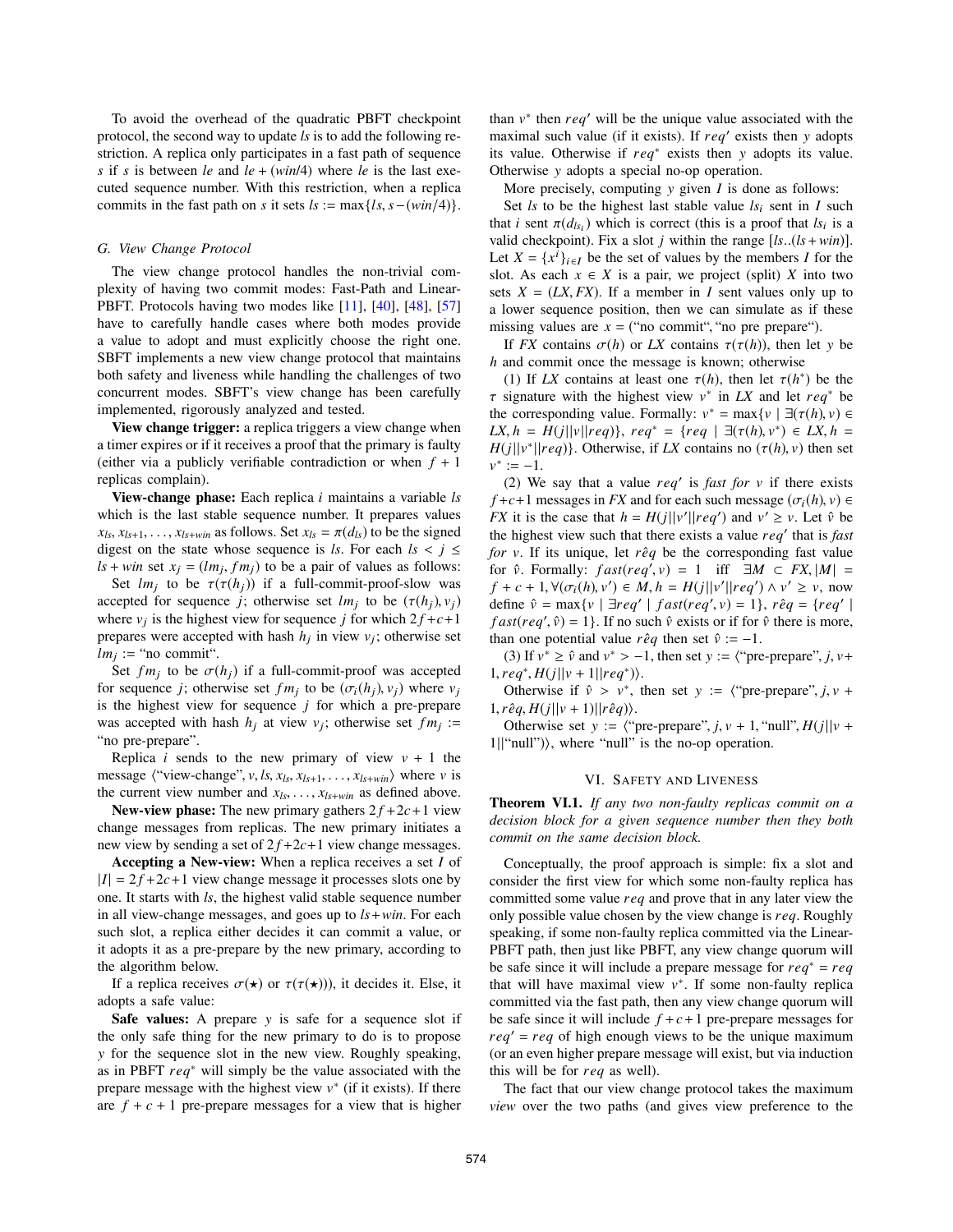Linear-PBFT path) is key for providing safety. The full version of the safety proof appears in the extended version of this paper [39].

SBFT is deterministic so it lacks liveness in the asynchronous mode, due to FLP [36]. As in PBFT [22], liveness is obtained by striking a balance between making progress in the current view and moving to a new view. SBFT uses the techniques of PBFT [22] tailored to a larger deployment: (1) exponential back-off view change timer; (2) replica issues a view change if it hears  $f + 1$  replicas issue a view change; (3) a view can continue making progress even if *f* or less replicas send a view change. Finally, SBFT uses *c*+1 collectors to make progress in the fast path. In the common path, we ensure that one of the collectors is the primary.

A non-faulty primary needs simply to wait for at most *n*− *f* messages to be accepted to make progress both in the common path and in the view change. Hence not only is our protocol clearly deadlock free, it is also *reactive* [33], meaning that after GST (Global Stabilization Time; i.e., when the system moves to the common mode) it makes progress at the speed of the fastest *n* − *f* replicas and does not need to wait for the maximum network delay.

We still need to show that progress is made after GST with a non-faulty primary. Again, this is a relatively standard argument and follows from the fact that in the common mode the primary is also a collector.

Finally, we note that the liveness of the view change protocol follows from the following pattern: the primary makes a decision based on signed messages (its proof) and then forwards both the decision and the signed messages (its proof) so all replicas can repeat exactly the same computation.

#### VII. SBFT IMPLEMENTATION

SBFT is written in C++11. It is designed as a generic library that can be used to represent various distributed state machines. In particular, it can be used to represent and manage the Ethereum state machine.

Cryptography Cryptographic primitives (RSA 2048, SHA256, HMAC) are implemented using the Crypto++ library [30]. To implement threshold BLS, we use RELIC [9], a cryptographic library with support for pairings. We use the BN-P254 [15] elliptic curve, which provides the same security as 2048-bit RSA (i.e., 110-bit security) even with recent developments on discrete-log attacks [12], [60]. To reduce latency associated with combining threshold BLS based shares (in the collectors) we parallelized the independent exponentiations and use a background thread. In the fast path, as long as no failure is detected, we use a BLS multi-signature (*n*-out-of-*n* threshold) which requires less computation than BLS threshold signatures. We implemented a mechanism to automatically switch to and from multi-signatures and threshold signatures based on recent history.

Dynamic Timeouts The timeouts are dynamically learned and adjusted by measuring the actual behavior of the system. For example, the timeout that is used to start the Linear-PBFT path is based on the average time (and standard deviation) it takes to successfully complete the fast path. Another example

is the client re-transmission timeouts – these timeouts are based on the average execution time of the requests (from the client's perspective). This approach enables SBFT to automatically ajust to different network environments (such as those mentioned in Section VIII).

Parallelism and Batching In SBFT, several decision blocks can be processed in parallel. This approach enables handling new client requests without waiting for the completion of previous ones. The maximum number of decision blocks that can be processed in parallel is *win* = 256.

We use adaptive learning heuristics that dynamically modify the size of the parameter *batch* which represents the minimum number of client operations in each decision block (*batch* is used in Section V-C). The goal of our heuristics is to optimize both latency and throughput. It is based on three parameters: (i) *recPar* represents the maximal recommended parallelism of the system (*recPar* is part of SBFT's configuration); (ii) *maxPending* represents the maximum number of (different) pending client requests in the recent history; and (iii) *curPar* is the number of decision blocks that are currently processed. The value of *batch* is determined as follows: if *curPar* = 0 then *batch* = 1, otherwise *batch* =  $maxPending \div recPar$ . This heuristics ensures that the system will never wait for new requests when no decision block is being processed. And when  $\textit{curl}$  ar > 1, the system will strive to divide the client requests between *recPar* decision blocks.

State Transfer Similarly to the original PBFT implementation, SBFT synchronizes the state of stale replicas by using a state transfer mechanism. This mechanism is designed to fetch the missing parts of the state from other replicas and uses a Merkle tree based data structure for identifying the differences.

Blockchain smart contract implementation The EVM implementation used is based on cpp-ethereum [29]. We integrated storage-related commands with our key-value store interface and use RocksDB [71] as its back-end.

# VIII. PERFORMANCE EVALUATION

We evaluate SBFT by deploying 200 replicas over a wide area geo-distributed network. All experiments are configured to withstand  $f = 64$  Byzantine failures. Following  $[26]$ , SBFT uses public-key signed client requests and server messages.

At the time of the experiments, we could not find other BFT implementations that (1) were freely available online; and (2) could reliably work on a real (not simulated) world-scale WAN and withstand  $f = 64$  failures. The freely available code for PBFT could not scale and was not updated in the last 10 years. The code for Zyzzyva [48] contains a serious safety violation [2] and does not contain a state transfer module. Both ByzCoin [45], [77] and Omniledger [46] have GitHub repositories but have only reported simulation results. Other projects like Algorand [38] have only simulations and no open source code. Moreover these systems focus on permisionless models using proof-of-work or proof-of-stake, not the permissioned model. Comparing SBFT to these systems is future work (once there is a freely accessible version, robust enough to be readily deployed and support EVM smart contracts).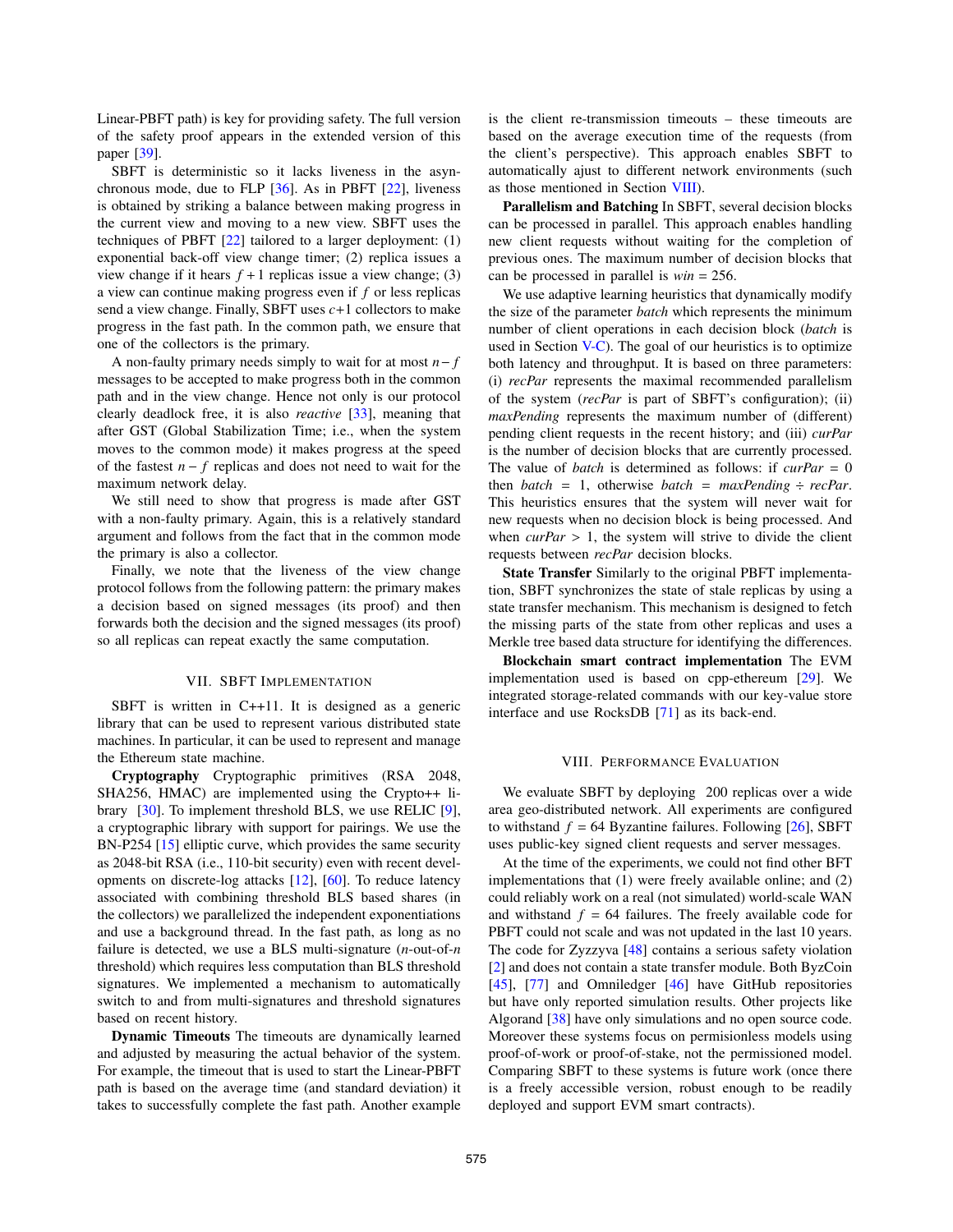

-  $\blacksquare$  - PBFT -  $\lozenge$  - Linear-PBFT  $\rightarrow$  - Linear-PBFT+Fast Path  $\rightarrow$  SBFT (c=0)  $\rightarrow$  SBFT (c=8) Fig. 2. Throughput per clients for key-value store benchmark on Continent scale WAN.



-  $\blacksquare$ - PBFT -  $\lozenge$ - Linear-PBFT  $-\spadesuit$ - Linear-PBFT+Fast Path  $\rightarrow$  SBFT (c=0)  $\rightarrow$  SBFT (c=8) Fig. 3. Latency vs throughput for key-value store benchmark on continent scale WAN.

Our goal is to experiment and report on a real world WAN deployment that persists transactions to disk and executes real world EVM smart contracts.

We therefore spent several months significantly improving, fixing and hardening an existing PBFT code-base in order to make it reliably work in our experimental setting. We call this implementation *scale optimized PBFT*. We implemented scale optimized PBFT by extending and improving the orig-

inal PBFT codebase. In particular, we changed the cryptographic primitives to modern primitives from the Crypto++ library [30], changed the communication to be based on TCP for WAN support, fixed several scalability bottlenecks, and added the SBFT optimizations described in Section VII.

We note that Sousa et al  $[74]$  use an implementation of PBFT called BFT-SMaRt [14]. However, it seems that the WAN deployment reported in [74] scales only to  $f \leq 3$  in a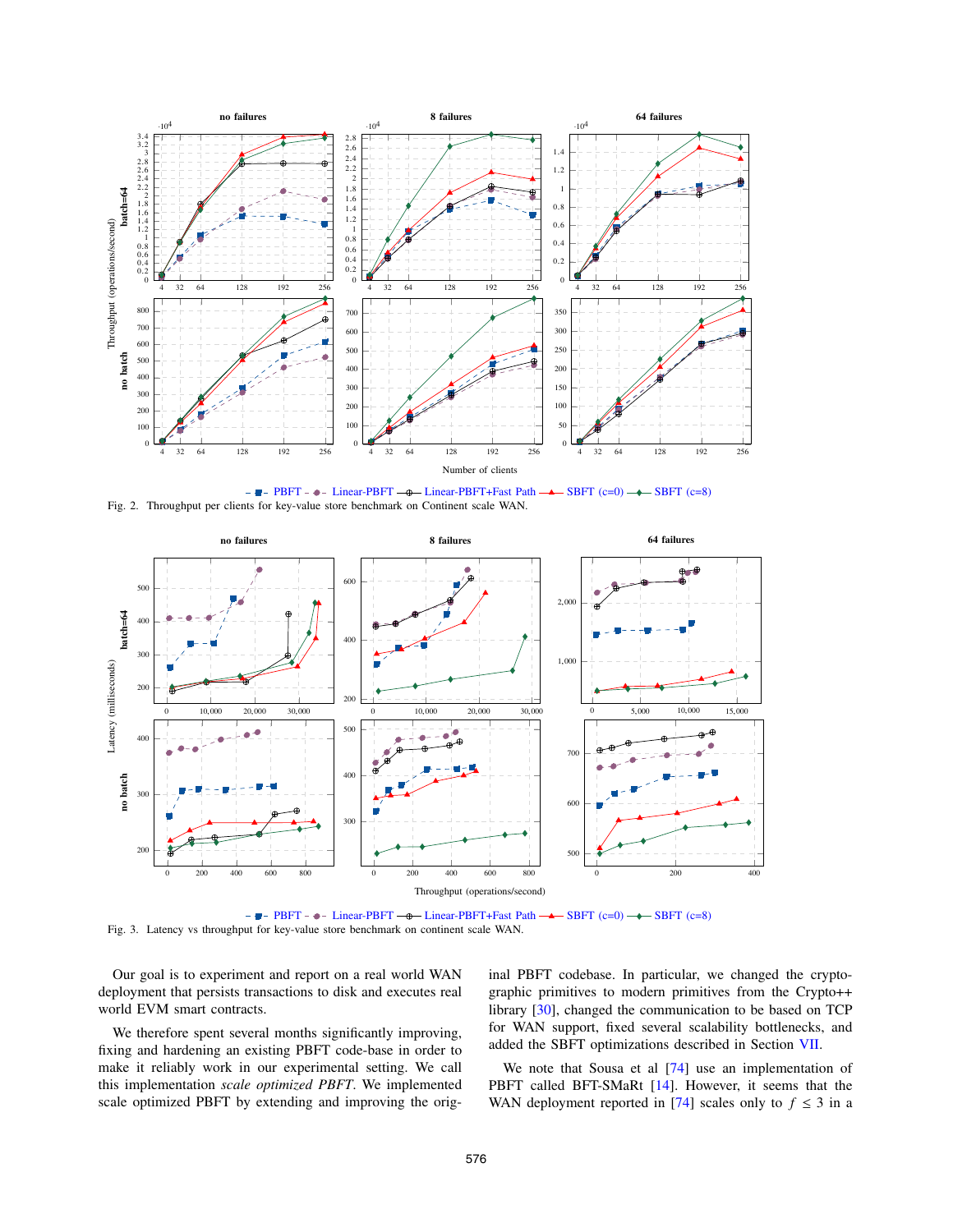LAN and  $f = 1$  for WAN. Our baseline scale optimized PBFT is tuned to provide better scalability. Moreover BFT-SMaRt does not seem to natively support running EVM contracts.

In our experiments we start with the scale optimized PBFT implementation and then show how each of the 4 ingredients improves performance as follows: (1) linear PBFT reduces communication and improves throughput at the cost of latency; (2) adding a fast path reduces latency; (3) using cryptography to allow a single message acknowledgement improves performance when there are many clients; (4) adding redundant servers to improve resilience improves the latency-throughput trade-off.

For micro-benchmarks, we run a simple key-value service. For our main evaluation, we use real transactions from Ethereum that are executed and committed to disk (via RocksDB). We take half a million Ethereum transactions, spanning a time of two months, which included ∼ 5000 contracts created.

We compare the following replication protocols:

(1) PBFT (the baseline): A scale optimized implementation of PBFT.

(2) Linear-PBFT (adding ingredient 1): A modification of PBFT that avoids quadratic communication by using a collector.

(3) Fast Path + Linear PBFT (adding ingredients 1 and 2): Linear-PBFT with an added fast-path.

(4) SBFT with *c*=0 (adding ingredients 1,2, and 3): Linear-PBFT with an added fast-path and an execution collector that allows clients to receive signed message acknowledgements. (5) SBFT with *c*=8 (adding all 4 ingredients): Adding redun-

dant servers to better adapt to network variance and failures.

Continent-scale WAN. In this scenario, we spread the replicas and clients across 5 different regions in the same continent. In each region we use two availability zones and in each zone we deploy one machine with 32 VCPUs, Intel Broadwell E5-2686v4 processors with clock speed 2.3 GHz and connected via a 10 Gigabit network.

We deployed more than one replica or client into a single machine. This was done due to economic and logistic constraints. One may wonder if the fact that we packed multiple replicas into a single machine significantly modified our performance measurements. To assess this we repeated our experiments once with 10 machines (1 per availability zone, each machine had about 20 replica VMs) and then with 20 machines (2 per availability zone, each machine had about 10 replica VMs). The results of these experiments were almost the same. We conclude that the effects of communication delays between having 10 or 20 machines have marginal impact in a world-scale WAN. Not surprisingly, our experiments show that in a world-scale WAN, performance depends at least on the median latency and that having 10−20% of replicas with a much lower latency does not modify or increase performance.

World-scale WAN. In this scenario, we spread the replicas and clients across 15 regions spread over all continents. In each region we deploy one machine (we also tested running two machines per region with similar results).

Measurements *Key-Value store benchmark*: each client sequentially sends 1000 requests. In the *no batching* mode, each request is a *single put* operation for writing a random value to a random key in the key-value store. In the *batching* mode, each request contains 64 operations. This models our measured smart contract batching. Replicas execute operations by persisting their state. Replicas that fall behind re-sync using the state transfer protocol (see Section  $VII$  and [23]). We ran these experiments on a continent-scale WAN.

*Smart-Contract benchmark*: we use 500,000 real transactions from Ethereum to test the SBFT ledger protocol. Replicas execute each contract by running the EVM byte-code and persisting the state on-disk. Each client sends operations by batching transactions into chunks of 12KB (on average about 50 transactions per batch). We ran these experiments on both a continent-scale WAN and a world-scale WAN.

*Evaluating with replica failures* Our performance evaluation is conducted with 0, 8 and 64 replica failures. We model a failed replica as being non-responsive. We conducted extensive tests to verify that malicious replica activities are essentially converted to a non-responsive behaviour.

Key-Value benchmark evaluation. The results of the keyvalue benchmark are shown in Figures 2 and 3. We first observe that compared to our scale optimized PBFT, the linear-PBFT protocol provides better throughput (2k per sec vs 1.5k per sec) when the system is under load (128 to 256 clients) with batching. Smaller effects appear also in the no batching case. We conclude that reducing the communication from quadratic to linear by using a collector significantly improves throughput at some cost in latency.

Adding a fast path to linear-PBFT significantly increases throughput to 2.8k per sec. As expected, the fast path improves both latency and throughput in the no failure executions, but does not help when there are failures.

Adding an execution collector allows clients to receive just one message (instead of  $f + 1$ ). This significantly improves performance (latency throughput trade-off) in all scenarios (no failures and with failures). This shows that the communication from servers to clients is a significant performance bottleneck.

Finally, by parameterizing SBFT for  $c = 8$  we show the effect of adding redundant servers. Not surprisingly, this makes a big impact when there are  $f = 8$  failures. In addition, we see significant advantages in the  $f = 0$  and  $f = 64$  cases. This is probably because adding redundancy reduces the variance and effects of slightly slow servers or staggering network links.

Smart-Contract benchmark evaluation. In the continentscale WAN experiment, SBFT measured 378 transaction per second with a median latency of 254 milliseconds. In the same setting our scale optimized PBFT obtained just 204 transaction per second with a median latency of 538 milliseconds. We conclude that in the continent-scale SBFT simultaneously provides 2x better latency and almost 2x better throughput.

In the world-scale WAN experiments, SBFT obtained 172 transaction per second with a median latency of 622 milliseconds. Scale optimized PBFT obtained 98 transaction per second with a median latency of 934 milliseconds. We conclude that in a world-scale, SBFT simultaneously provides almost 2x better throughput and about 1.5x better latency.

We note that just executing these smart contracts on a single computer (and committing the results to disk) without running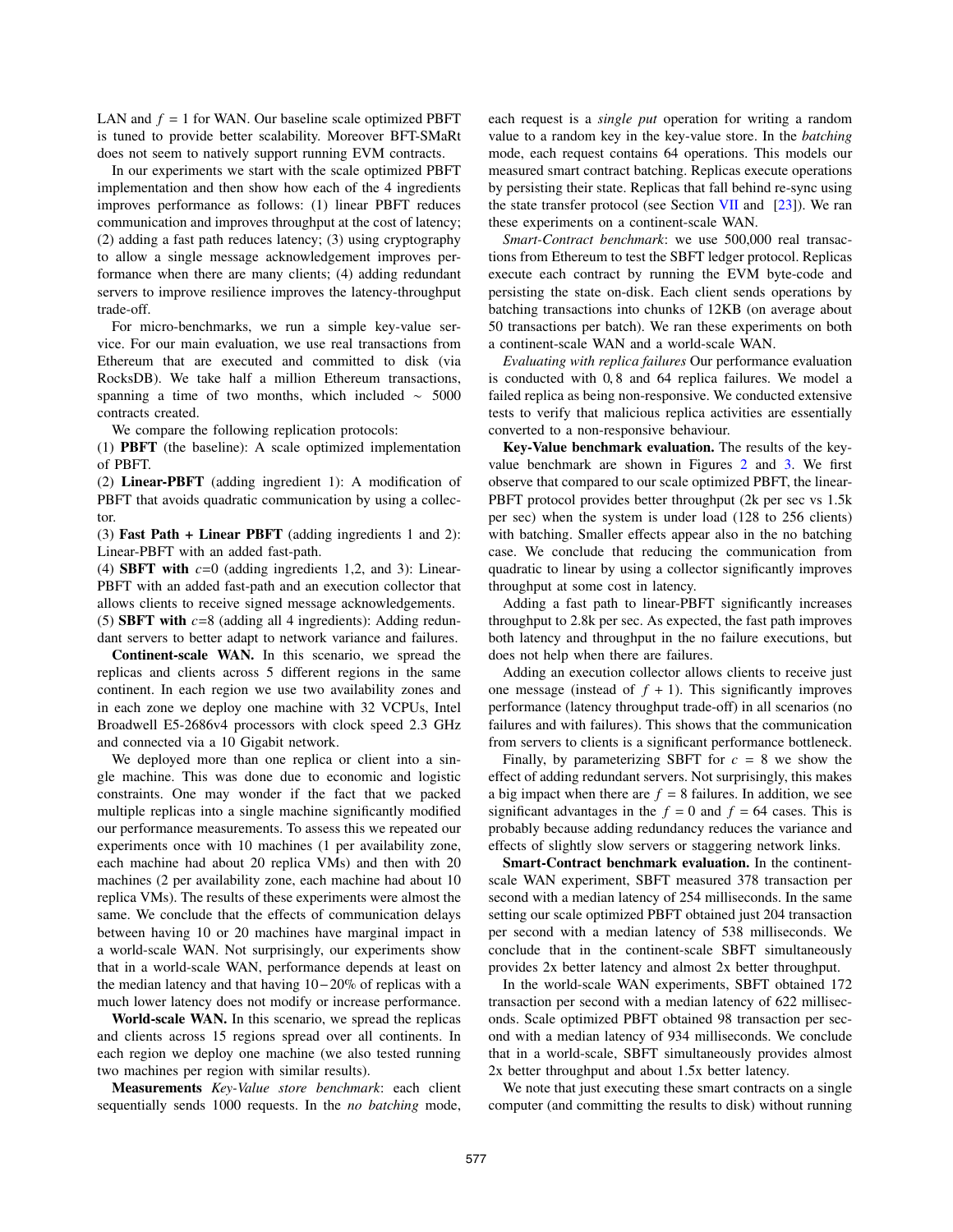any replication provides a 840 transaction per second base line. We conclude that adding a continent-scale WAN 200 node replication, SBFT obtains a 2x slowdown relative to the base line. Adding a world-scale WAN 200 node replication, SBFT obtains a 5x slowdown relative to the base line.

View-Change overhead. To evaluate the overhead of the view change protocol (without being affected by its timeouts), we run the smart-contract benchmark and change the view every 60 seconds. In the continent-scale experiment, SBFT obtained 369 transaction per second with a median latency of 257 milliseconds (less than 2.5% overhead). In the world-scale experiment, the results are 165 transactions per second with a median latency of 672 milliseconds (around 4% overhead).

#### IX. RELATED WORK

Byzantine fault tolerance (BFT) was first suggested by Lamport et al. [50]. Rampart [69] was one of the first systems to consider BFT for state machine replication [49]. SBFT is based on many advances aimed at making BFT practical. PBFT [22], [23] and the extended framework of BASE [72] provided many of the foundations, frameworks, optimizations and techniques on which SBFT is built. SBFT uses the conceptual approach of separating commitment from execution that is based on Yin et al. [82]. Our linear message complexity fast path is based on the techniques of Zyzzyva [47], [48] and its theoretical foundations [57]. Our use of a hybrid model that provides better properties for  $c \leq f$  failures is inspired by the parameterized model of Martin and Alvisi [57]. Up-Right [25] studied a different model that assumes many omission failures and just a few Byzantine failures. Visigoth [67] further advocates exploiting data center performance predictability and relative synchrony. XFT [55] focuses on a model that limits the adversary's ability to control both asynchrony and malicious replicas. In contrast, SBFT provides safety even in the fully asynchronous model when less than a third of replicas are malicious. Prime [5] adds additional pre-rounds so that clients can be guaranteed a high degree of fairness. SBFT provides the same type of weak fairness guarantees as in PBFT; we leave the question of adding stronger fairness properties to SBFT for future work.

A2M [24], TrInc [51], Veronese et al. [79], Hybster [13] use secure hardware to obtain non-equivocation. They present a Byzantine fault tolerant replication that is safe in asynchronous models even when  $n = 2f + 1$ . CheapBFT [44] relies on an FPGA-based trusted subsystem to improve fault tolerance. Troxy [52] additionally uses secure hardware to reduce client overhead. SBFT does not make assumptions on secure hardware and as such is bounded by the  $n \geq 3f + 1$ lower bound [35].

Our use of public key cryptography (as opposed to MAC vectors) and threshold signatures follows the approach of [20] (also see  $[6]$ ,  $[7]$ ,  $[26]$ ). We heavily rely on threshold BLS signatures [16], [17]. Several recent systems mention they plan to use BLS threshold signatures  $[46]$ ,  $[59]$ ,  $[76]$ ,  $[77]$ .

An alternative to the primary-backup based state machine replication approach is to use Byzantine quorum systems [56] and make each client a proposer. This approach was taken by QU [1] and HQ [28] and provides good scalability when write contention is low. SBFT follows the primary-backup paradigm that funnels multiple requests though a designated primary leader. This allows SBFT to benefit from batching which is crucial for throughput in large-scale multi-client scenarios.

Recent work is aimed at providing even better liveness guarantees. Honeybadger [63] is the first BFT system that leverages randomization to circumvent the FLP [36] impossibility. Honeybadger and more recently BEAT [32] provide liveness even when the network is fully asynchronous and controlled by an adversarial scheduler. SBFT follows the DLS/Paxos/viewstamp-replication paradigm [33], [49], [53] extended to Byzantine faults that guarantees liveness only when the network is synchronous.

Algorand [38] provides a permissionless system that can support many thousands of replicas and implements a BFT engine that chooses a random dynamic committee of roughly 2000 active replicas. However, Algorand's scalability was only evaluated in a *simulation* of a wide area network. Even under best case no-failure simulation conditions, Algorand seems to provide almost 100x slower latency (60 seconds) relative to SBFT (600 milliseconds). SBFT is experimentally evaluated in a real world-scale geo-replicated wide area network deployment, executing real smart contracts, maintaining full state and testing scenarios with failures.

FastBFT [54] shares many of the properties of SBFT. It also focuses on a linear version of PBFT and a single message client acknowledgement. FastBFT decentralizes trust in a scalable way, but it relies on secure hardware and essentially centralizes its security assumptions by relying on the security of a single hardware vendor. FastBFT's performance is evaluated only on a local area network. SBFT does not assume trusted hardware and does not rely on any single hardware vendor.

# X. CONCLUSION

We implemented SBFT, a state-of-the-art Byzantine fault tolerant replication library and experimentally validated that it provides better performance for large deployments over a wide-area geo-distributed deployment. SBFT performs well when there are tens of malicious replicas, its performance advantage increases as the number of clients increases.

Our experiments show that each one of our algorithmic ingredients improves the measured performance. For about two hundred replicas SBFT simultaneously provides almost 2x better throughput and about 1.5x better latency relative to a highly optimized system that implements the PBFT protocol.

We have shown that SBFT can be robustly deployed with hundreds of replicas and withstand tens of Byzantine failures. We believe that the advantage of linear protocols (like SBFT) over quadratic protocols will be even more profound at higher scales. Measuring real deployments of thousands of replicas that withstand hundreds of Byzantine failures is beyond the scope of this work. An open source version of SBFT can be found on Github as VMware's project Concord [27]. The open source version is designed to support a wide range of distributed applications, and it includes additional optimizations and various software engineering extensions.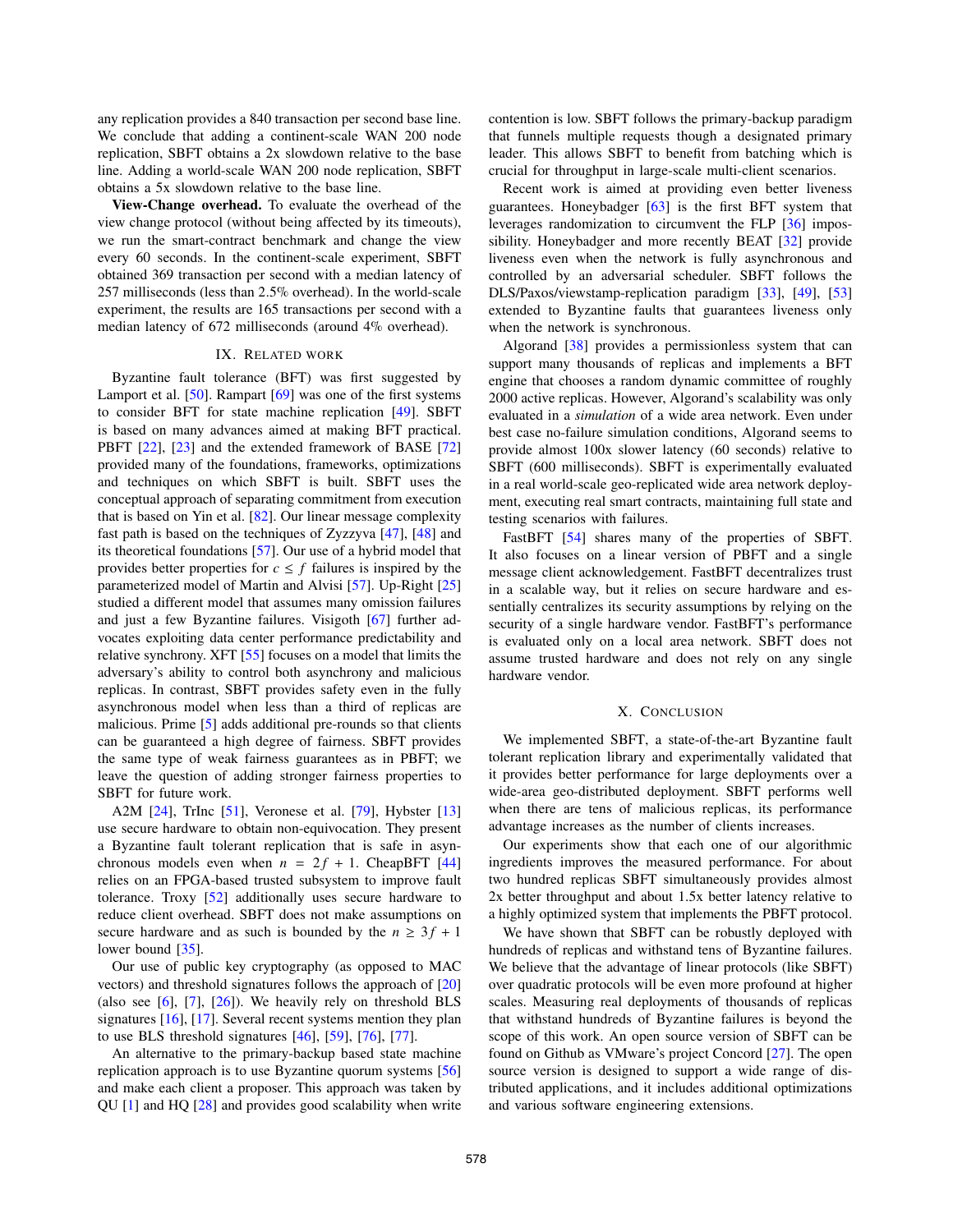#### **REFERENCES**

- [1] Michael Abd-El-Malek, Gregory R. Ganger, Garth R. Goodson, Michael K. Reiter, and Jay J. Wylie. Fault-scalable Byzantine faulttolerant services. In *Proceedings of the Twentieth ACM Symposium on Operating Systems Principles*, SOSP '05, pages 59–74, New York, NY, USA, 2005. ACM.
- [2] Ittai Abraham, Guy Gueta, Dahlia Malkhi, Lorenzo Alvisi, Ramakrishna Kotla, and Jean-Philippe Martin. Revisiting fast practical byzantine fault tolerance. *CoRR*, abs/1712.01367, 2017.
- [3] Ittai Abraham, Guy Gueta, Dahlia Malkhi, and Jean-Philippe Martin. Revisiting fast practical byzantine fault tolerance: Thelma, velma, and zelma. *CoRR*, abs/1801.10022, 2018.
- [4] Ittai Abraham, Dahlia Malkhi, Kartik Nayak, Ling Ren, and Alexander Spiegelman. Solidus: An incentive-compatible cryptocurrency based on permissionless Byzantine consensus. *CoRR*, abs/1612.02916, 2016.
- [5] Yair Amir, Brian A. Coan, Jonathan Kirsch, and John Lane. Prime: Byzantine replication under attack. *IEEE Trans. Dependable Sec. Comput.*, 8(4):564–577, 2011.
- [6] Yair Amir, Claudiu Danilov, Danny Dolev, Jonathan Kirsch, John Lane, Cristina Nita-Rotaru, Josh Olsen, and David Zage. Steward: Scaling Byzantine fault-tolerant replication to wide area networks. *IEEE Trans. Dependable Sec. Comput.*, 7(1):80–93, 2010.
- [7] Yair Amir, Claudiu Danilov, Jonathan Kirsch, John Lane, Danny Dolev, Cristina Nita-Rotaru, Josh Olsen, and David John Zage. Byzantine fault-tolerant replication to wide area networks. In *2006 International Conference on Dependable Systems and Networks (DSN 2006), 25-28 June 2006, Philadelphia, Pennsylvania, USA, Proceedings*, pages 105–114. IEEE Computer Society, 2006.
- [8] Elli Androulaki, Artem Barger, Vita Bortnikov, Christian Cachin, Konstantinos Christidis, Angelo De Caro, David Enyeart, Christopher Ferris, Gennady Laventman, Yacov Manevich, Srinivasan Muralidharan, Chet Murthy, Binh Nguyen, Manish Sethi, Gari Singh, Keith Smith, Alessandro Sorniotti, Chrysoula Stathakopoulou, Marko Vukolic, Sharon Weed Cocco, and Jason Yellick. Hyperledger fabric: a distributed operating system for permissioned blockchains. In *EuroSys*, pages 30:1–30:15. ACM, 2018.
- [9] D. F. Aranha and C. P. L. Gouvêa. RELIC is an Efficient Library for Cryptography. https://github.com/relic-toolkit/relic.
- [10] Pierre-Louis Aublin, Sonia Ben Mokhtar, and Vivien Quema. RBFT: Redundant Byzantine Fault Tolerance. In *The 33rd International Conference on Distributed Computing Systems (ICDCS)*, 2013.
- [11] Pierre-Louis Aublin, Rachid Guerraoui, Nikola Knežević, Vivien Quéma, and Marko Vukolić. The next 700 bft protocols. ACM Trans. *Comput. Syst.*, 32(4):12:1–12:45, January 2015.
- [12] Razvan Barbulescu and Sylvain Duquesne. Updating key size estimations for pairings. Cryptology ePrint Archive, Report 2017/334, 2017. http://eprint.iacr.org/2017/334.
- [13] Johannes Behl, Tobias Distler, and Rüdiger Kapitza. Hybrids on steroids: Sgx-based high performance bft. In *Proceedings of the Twelfth European Conference on Computer Systems*, EuroSys '17, pages 222–237, New York, NY, USA, 2017. ACM.
- [14] Alysson Bessani, João Sousa, and Eduardo E. P. Alchieri. State machine replication for the masses with bft-smart. In *Proceedings of the 2014 44th Annual IEEE/IFIP International Conference on Dependable Systems and Networks*, DSN '14, pages 355–362, Washington, DC, USA, 2014. IEEE Computer Society.
- [15] Jean-Luc Beuchat, Jorge E. González-Díaz, Shigeo Mitsunari, Eiji Okamoto, Francisco Rodríguez-Henríquez, and Tadanori Teruya. High-*Speed Software Implementation of the Optimal Ate Pairing over Barreto– Naehrig Curves*, pages 21–39. Springer Berlin Heidelberg, Berlin, Heidelberg, 2010.
- [16] Alexandra Boldyreva. Threshold signatures, multisignatures and blind signatures based on the gap-Diffie-Hellman-group signature scheme. In Yvo G. Desmedt, editor, *Public Key Cryptography — PKC 2003: 6th International Workshop on Practice and Theory in Public Key Cryptography Miami, FL, USA, January 6–8, 2003 Proceedings*, pages 31–46, Berlin, Heidelberg, 2002. Springer Berlin Heidelberg.
- [17] Dan Boneh, Ben Lynn, and Hovav Shacham. Short signatures from the weil pairing. *J. Cryptol.*, 17(4):297–319, September 2004.
- [18] Vitalik Buterin. Minimal slashing conditions. https://medium.com/ @VitalikButerin/minimal-slashing-conditions-20f0b500fc6c, 2017.
- [19] Christian Cachin, Klaus Kursawe, Frank Petzold, and Victor Shoup. Secure and efficient asynchronous broadcast protocols. In *Proceedings of the 21st Annual International Cryptology Conference on Advances in Cryptology*, CRYPTO '01, pages 524–541, London, UK, UK, 2001. Springer-Verlag.
- [20] Christian Cachin, Klaus Kursawe, and Victor Shoup. Random oracles in Constantinople: Practical asynchronous Byzantine agreement using cryptography (extended abstract). In *Proceedings of the Nineteenth Annual ACM Symposium on Principles of Distributed Computing*, PODC '00, pages 123–132, New York, NY, USA, 2000. ACM.
- [21] Christian Cachin and Marko Vukolic. Blockchain consensus protocols in the wild. *CoRR*, abs/1707.01873, 2017.
- [22] Miguel Castro and Barbara Liskov. Practical Byzantine fault tolerance. In *Proceedings of the Third Symposium on Operating Systems Design and Implementation*, OSDI '99, pages 173–186, Berkeley, CA, USA, 1999. USENIX Association.
- [23] Miguel Castro and Barbara Liskov. Practical Byzantine fault tolerance and proactive recovery. *ACM Trans. Comput. Syst.*, 20(4):398–461, November 2002.
- [24] Byung-Gon Chun, Petros Maniatis, Scott Shenker, and John Kubiatowicz. Attested append-only memory: Making adversaries stick to their word. In *Proceedings of Twenty-first ACM SIGOPS Symposium on Operating Systems Principles*, SOSP '07, pages 189–204, New York, NY, USA, 2007. ACM.
- [25] Allen Clement, Manos Kapritsos, Sangmin Lee, Yang Wang, Lorenzo Alvisi, Mike Dahlin, and Taylor Riche. Upright cluster services. In *Proceedings of the ACM SIGOPS 22Nd Symposium on Operating Systems Principles*, SOSP '09, pages 277–290, New York, NY, USA, 2009. ACM.
- [26] Allen Clement, Edmund Wong, Lorenzo Alvisi, Mike Dahlin, and Mirco Marchetti. Making Byzantine fault tolerant systems tolerate Byzantine faults. In *Proceedings of the 6th USENIX Symposium on Networked Systems Design and Implementation*, NSDI'09, pages 153– 168, Berkeley, CA, USA, 2009. USENIX Association.
- [27] concord-bft. https://github.com/vmware/concord-bft, 2018.
- [28] James Cowling, Daniel Myers, Barbara Liskov, Rodrigo Rodrigues, and Liuba Shrira. HQ replication: A hybrid quorum protocol for Byzantine fault tolerance. In *Proceedings of the 7th Symposium on Operating Systems Design and Implementation*, OSDI '06, pages 177– 190, Berkeley, CA, USA, 2006. USENIX Association.
- [29] cpp-ethereum. http://www.ethdocs.org/en/latest/ethereum-clients/ cpp-ethereum/.
- [30] Crypto++ library 5.6.4. http://www.cryptopp.com/, 2016.
- [31] Chris Dixon. Why decentralization matters. https://medium.com/ @cdixon/why-decentralization-matters-5e3f79f7638e, 2018.
- [32] Sisi Duan, Michael K. Reiter, and Haibin Zhang. Beat: Asynchronous bft made practical. In *Proceedings of the 2018 ACM SIGSAC Conference on Computer and Communications Security*, CCS '18, pages 2028–2041, New York, NY, USA, 2018. ACM.
- [33] Cynthia Dwork, Nancy Lynch, and Larry Stockmeyer. Consensus in the presence of partial synchrony. *J. ACM*, 35(2):288–323, April 1988.
- [34] Ethereum Enterprise Alliance. https://entethalliance.org/
- [35] Michael J. Fischer, Nancy A. Lynch, and Michael Merritt. Easy impossibility proofs for distributed consensus problems. *Distrib. Comput.*, 1(1):26–39, January 1986.
- [36] Michael J. Fischer, Nancy A. Lynch, and Michael S. Paterson. Impossibility of distributed consensus with one faulty process. *J. ACM*, 32(2):374–382, April 1985.
- [37] Adem Efe Gencer, Soumya Basu, Ittay Eyal, Robbert van Renesse, and Emin Gün Sirer. Decentralization in bitcoin and ethereum networks. *Financial Crypto*, 2018.
- [38] Yossi Gilad, Rotem Hemo, Silvio Micali, Georgios Vlachos, and Nickolai Zeldovich. Algorand: Scaling byzantine agreements for cryptocurrencies. In *Proceedings of the 26th Symposium on Operating Systems Principles*, SOSP '17, pages 51–68, New York, NY, USA, 2017. ACM.
- [39] Guy Golan-Gueta, Ittai Abraham, Shelly Grossman, Dahlia Malkhi, Benny Pinkas, Michael K. Reiter, Dragos-Adrian Seredinschi, Orr Tamir, and Alin Tomescu. SBFT: a scalable decentralized trust infrastructure for blockchains. *CoRR*, abs/1804.01626, 2018.
- [40] Rachid Guerraoui and Marko Vukolic. Refined quorum systems. *Distributed Computing*, 23(1):1–42, 2010.
- [41] Hyperledger. https://www.hyperledger.org/.
- [42] Istanbul bft (ibft), 2017.
- [43] Antoine Joux. A one round protocol for tripartite Diffie-Hellman. In *Proceedings of the 4th International Symposium on Algorithmic Number Theory*, ANTS-IV, pages 385–394, London, UK, UK, 2000. Springer-Verlag.
- [44] Rüdiger Kapitza, Johannes Behl, Christian Cachin, Tobias Distler, Simon Kuhnle, Seyed Vahid Mohammadi, Wolfgang Schröder-Preikschat, and Klaus Stengel. Cheapbft: Resource-efficient byzantine fault tolerance. In *Proceedings of the 7th ACM European Conference on Computer*